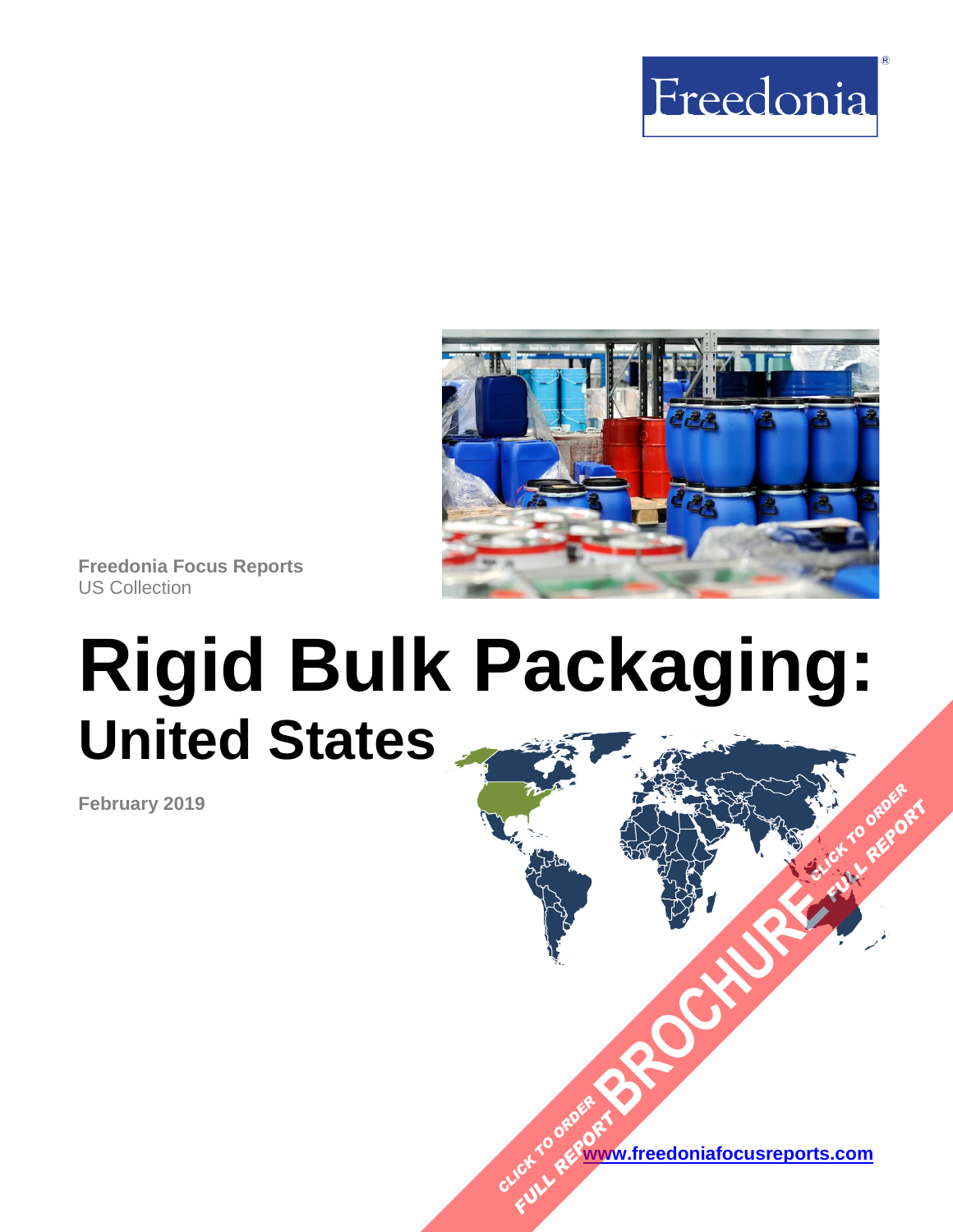## **Table of Contents**

| 1. Highlights                                   | 3  |
|-------------------------------------------------|----|
| 2. Market Environment                           | 5  |
| <b>Historical Trends</b>                        | 5  |
| Key Economic Indicators                         | 7  |
| Reconditioned & Refurbished Packaging           | 8  |
| <b>Competition from Flexible Bulk Packaging</b> | 10 |
| 3. Segmentation & Forecasts                     | 12 |
| Products                                        | 12 |
| Pails                                           | 13 |
| Drums                                           | 14 |
| <b>Bulk Boxes</b>                               | 14 |
| <b>Material Handling Containers</b>             | 15 |
| Rigid Intermediate Bulk Containers              | 16 |
| Markets                                         | 18 |
| <b>Chemical &amp; Pharmaceuticals</b>           | 19 |
| Food & Beverages                                | 20 |
| <b>Durable Goods</b>                            | 21 |
| Plastic & Rubber                                | 23 |
| <b>Other Markets</b>                            | 24 |
| 4. Industry Structure                           | 27 |
| <b>Industry Characteristics</b>                 | 27 |
| <b>Market Share</b>                             | 28 |
| <b>Mauser Packaging Solutions</b>               | 29 |
| Greif                                           | 30 |
| <b>International Paper</b>                      | 30 |
| 5. About This Report                            | 32 |
| Scope                                           | 32 |
| Sources                                         | 32 |
| <b>Industry Codes</b>                           | 33 |
| Freedonia Methodology                           | 33 |
| Resources                                       | 35 |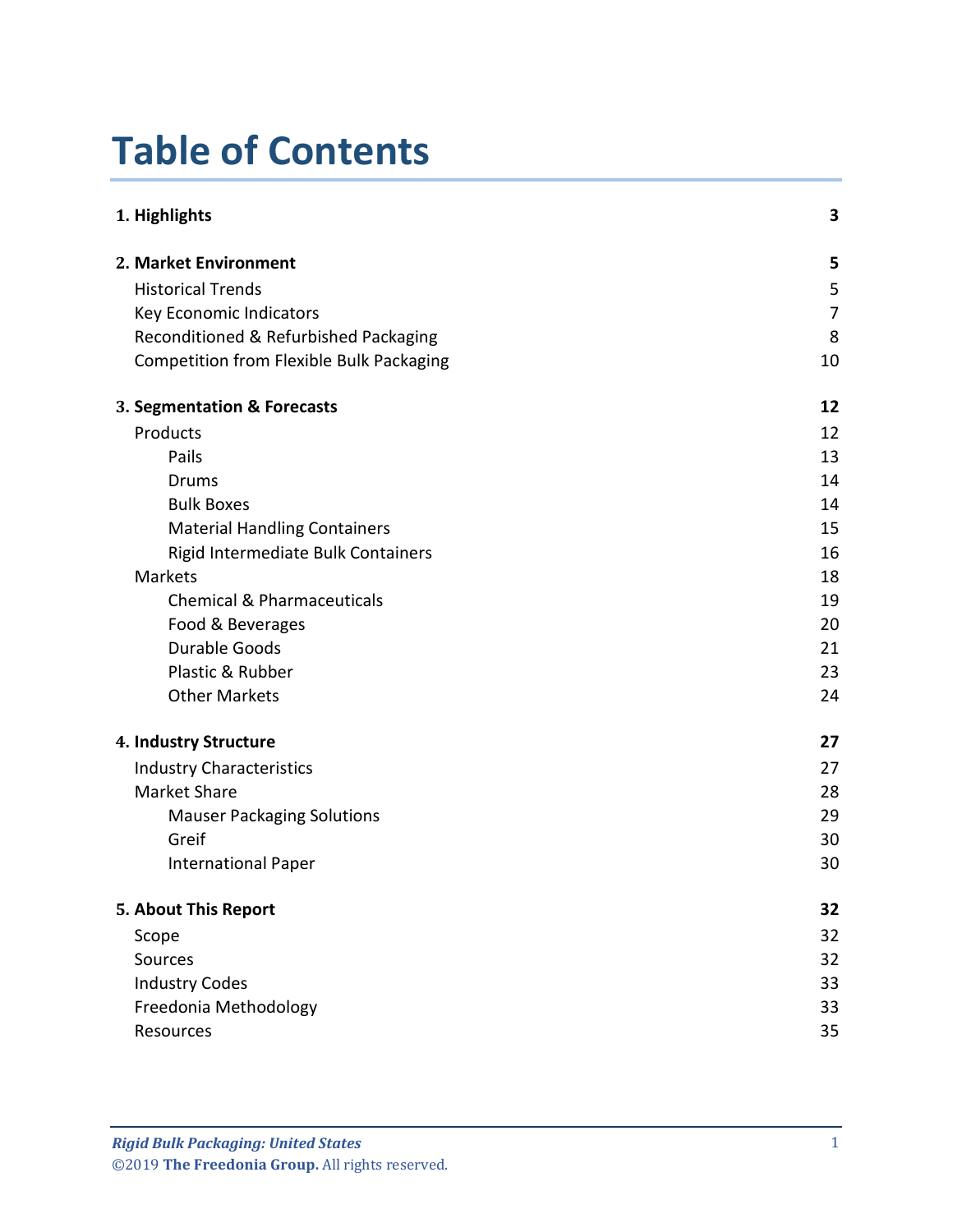## **List of Tables & Figures**

| Figure 1   Key Trends in the US Rigid Bulk Packaging Market, 2018 - 2023            | 4  |
|-------------------------------------------------------------------------------------|----|
| Figure 2   US Rigid Bulk Packaging Demand Trends, 2008 - 2018                       | 6  |
| Table 1   Key Indicators for US Rigid Bulk Packaging Demand, 2008 - 2023 (US\$ bil) | 7  |
| Figure 3   US Rigid Bulk Packaging Demand by Product, 2008 - 2023 (US\$ mil)        | 12 |
| Table 2   US Rigid Bulk Packaging Demand by Product, 2008 - 2023 (US\$ mil)         | 12 |
| Figure 4   US Rigid Bulk Packaging Demand by Product, 2008 - 2023 (%)               | 17 |
| Figure 5   US Rigid Bulk Packaging Demand by Market, 2008 - 2023 (US\$ mil)         | 18 |
| Table 3   US Rigid Bulk Packaging Demand by Market, 2008 - 2023 (US\$ mil)          | 18 |
| Figure 6   US Rigid Bulk Packaging Demand by Market, 2008 - 2023 (%)                | 19 |
| Figure 7   US Rigid Bulk Packaging Market Share by Company, 2018 (%)                | 28 |
| Table 4   Leading Suppliers to the US Rigid Bulk Packaging Industry by Product      | 29 |
| Table 5   NAICS & SIC Codes Related to Rigid Bulk Packaging                         | 33 |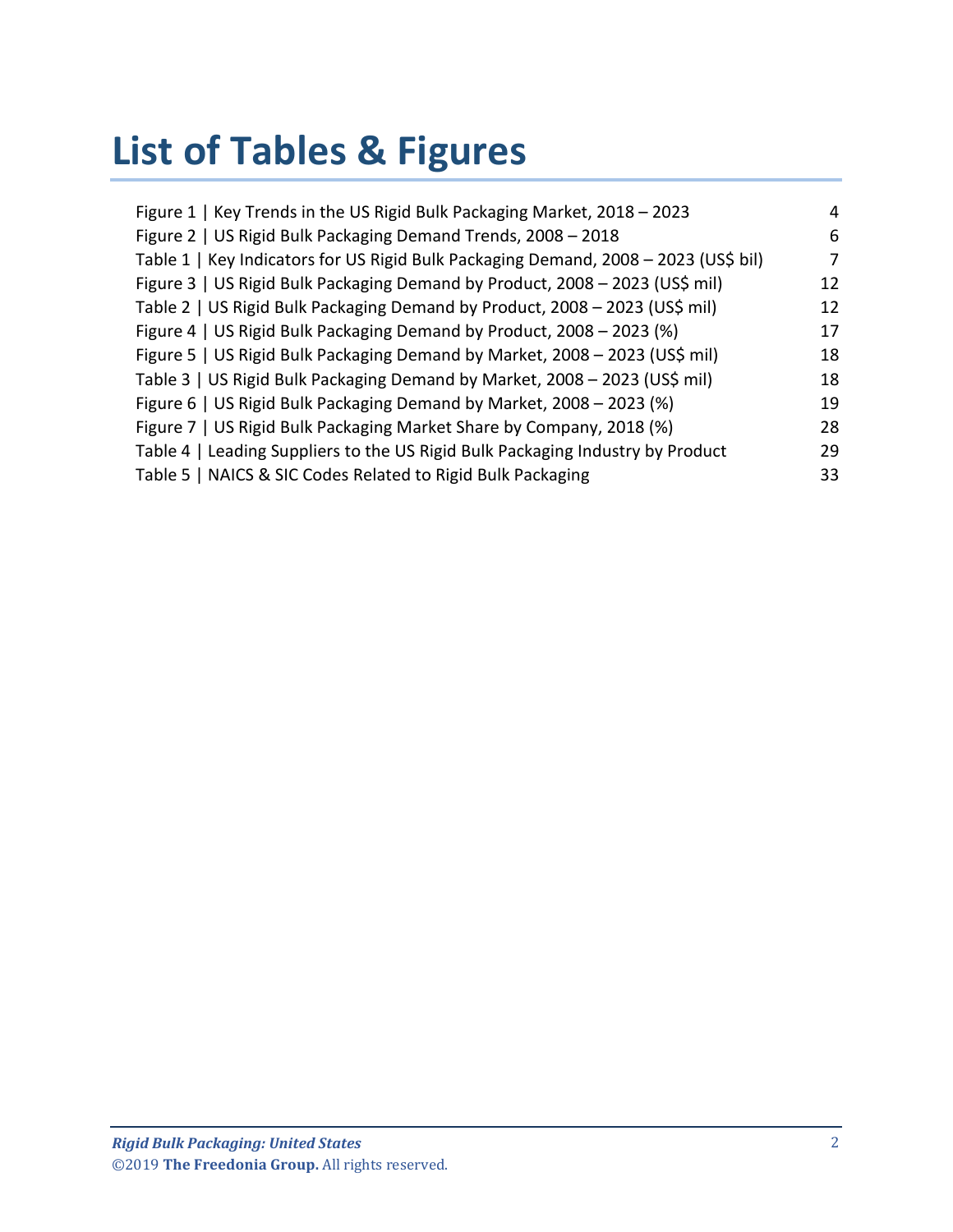## <span id="page-3-0"></span>**About This Report**

## <span id="page-3-1"></span>**Scope**

This report forecasts to 2023 US rigid bulk packaging demand in nominal US dollars at the manufacturer level. Total demand is segmented by product in terms of:

- pails
- drums
- material handling containers
- bulk boxes
- rigid intermediate bulk containers

Total demand is also segmented by market as follows:

- chemicals and pharmaceuticals
- food and beverages
- durable goods
- plastic and rubber
- other markets, such as petroleum and lubricants, agricultural and horticultural products, and hazardous waste management

To illustrate historical trends, total demand is provided in annual series from 2008 to 2018; the various segments are reported at five-year intervals for 2008, 2013, and 2018.

Key macroeconomic indicators are also provided with quantified trends. Other various topics, including profiles of pertinent leading suppliers, are covered in this report. A full outline of report items by page is available in the Table of Contents.

### <span id="page-3-2"></span>**Sources**

*Rigid Bulk Packaging: United States* (FF30026) is based on *[Rigid Bulk Packaging,](http://www.freedoniagroup.com/DocumentDetails.aspx?ReferrerId=FL-FOCUS&studyid=3704)* a comprehensive industry study published by The Freedonia Group. Reported findings represent the synthesis and analysis of data from various primary secondary, macroeconomic, and demographic sources, such as:

- firms participating in the industry, and their suppliers and customers
- government/public agencies
- intergovernmental and nongovernmental organizations
- trade associations and their publications
- the business and trade press
- indicator forecasts by The Freedonia Group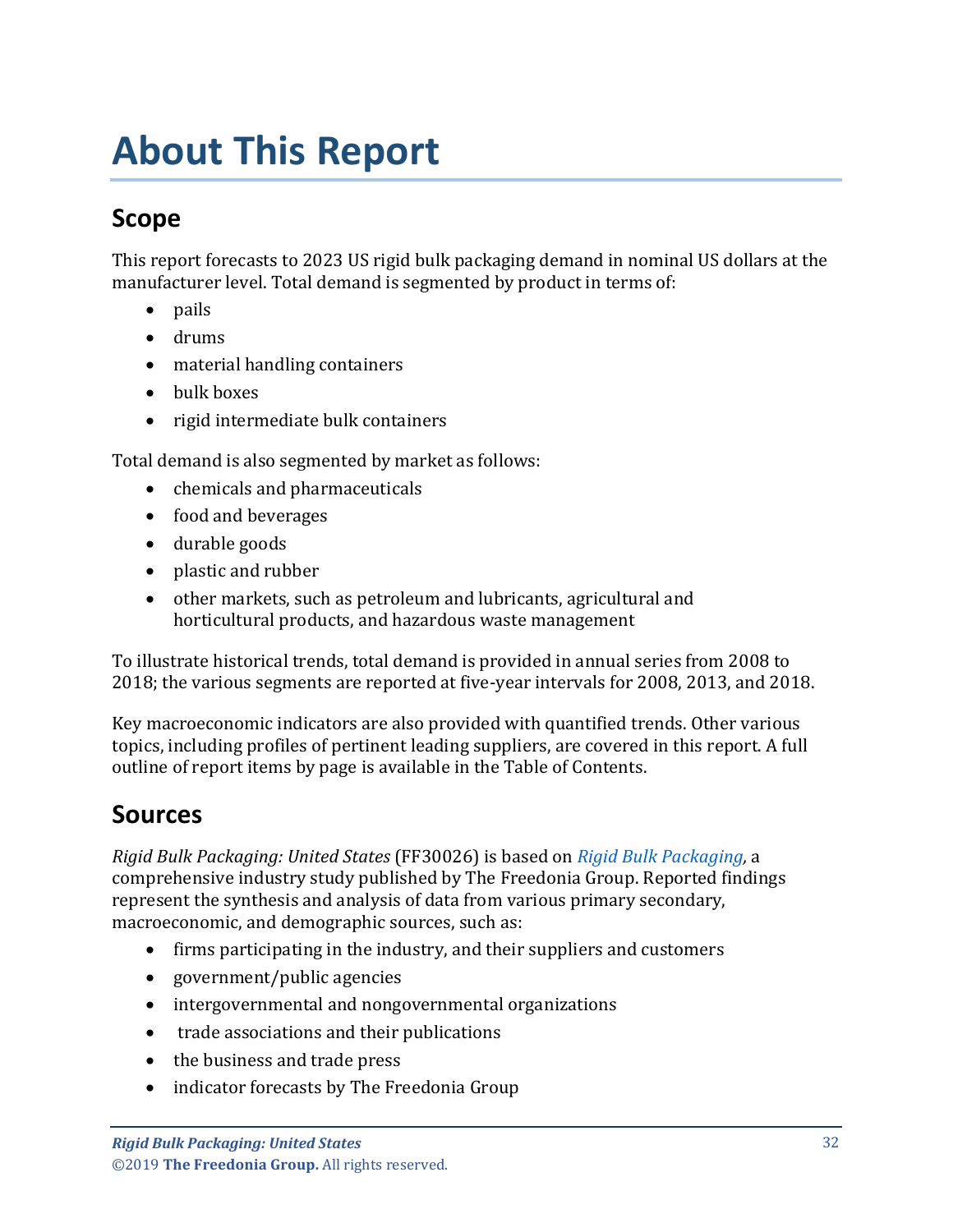• the findings of other reports and studies by The Freedonia Group

Specific sources and additional resources are listed in the Resources section of this publication for reference and to facilitate further research.

## <span id="page-4-0"></span>**Industry Codes**

<span id="page-4-2"></span>

| Table 5   NAICS & SIC Codes Related to Rigid Bulk Packaging |                                                           |                                           |                                                |  |
|-------------------------------------------------------------|-----------------------------------------------------------|-------------------------------------------|------------------------------------------------|--|
| NAICS/SCIAN 2007                                            |                                                           | <b>SIC</b>                                |                                                |  |
|                                                             | <b>North American Industry Classification System</b>      | <b>Standard Industrial Classification</b> |                                                |  |
| 322211                                                      | Corrugated and Solid Fiber Box Mfg                        | 2653                                      | Corrugated and Solid Fiber Boxes               |  |
| 322214                                                      | Fibre Can, Tube, Drum, and Similar Products<br><b>Mfg</b> | 2655                                      | Fibre Cans, Tubes, Drums, and Similar Products |  |
| 326199                                                      | All Other Plastics Product Mfg                            | 3089                                      | Plastics Products, NEC                         |  |
| 332439                                                      | Other Metal Container Mfg                                 | 3412                                      | Metal Shipping Barrels, Drums, Kegs, and Pails |  |

Source: US Census Bureau

## <span id="page-4-1"></span>**Freedonia Methodology**

The Freedonia Group, a subsidiary of MarketResearch.com, has been in business for more than 30 years and in that time has developed a comprehensive approach to data analysis that takes into account the variety of industries covered and the evolving needs of our customers.

Every industry presents different challenges in market sizing and forecasting, and this requires flexibility in methodology and approach. Freedonia methodology integrates a variety of quantitative and qualitative techniques to present the best overall picture of a market's current position as well as its future outlook: When published data are available, we make sure they are correct and representative of reality. We understand that published data often have flaws either in scope or quality, and adjustments are made accordingly. Where no data are available, we use various methodologies to develop market sizing (both top-down and bottom-up) and then triangulate those results to come up with the most accurate data series possible. Regardless of approach, we also talk to industry participants to verify both historical perspective and future growth opportunities.

Methods used in the preparation of Freedonia market research include, but are not limited to, the following activities: comprehensive data mining and evaluation, primary research, consensus forecasting and analysis, ratio analysis using key indicators, regression analysis, end use growth indices and intensity factors, purchase power parity adjustments for global data, consumer and end user surveys, market share and corporate sales analysis, product lifespan analysis, product or market life cycle analysis, graphical data modeling, long-term historical trend analysis, bottom-up and top-down demand modeling, and comparative market size ranking.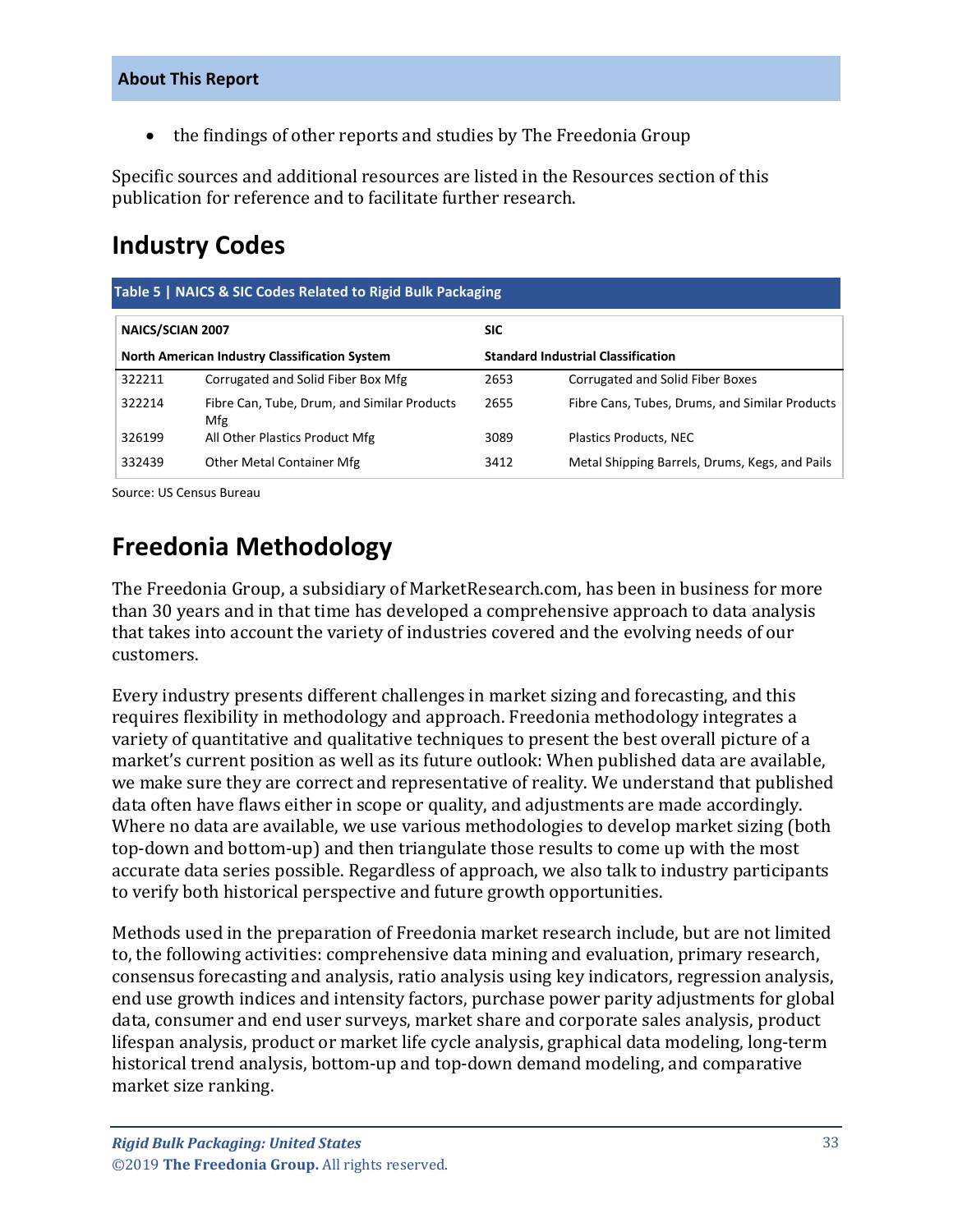#### **About This Report**

Freedonia quantifies trends in various measures of growth and volatility. Growth (or decline) expressed as an average annual growth rate (AAGR) is the least squares growth rate, which takes into account all available datapoints over a period. The volatility of datapoints around a least squares growth trend over time is expressed via the coefficient of determination, or  $r^2$ . The most stable data series relative to the trend carries an  $r^2$  value of 1.0; the most volatile – 0.0. Growth calculated as a compound annual growth rate (CAGR) employs, by definition, only the first and last datapoints over a period. The CAGR is used to describe forecast growth, defined as the expected trend beginning in the base year and ending in the forecast year. Readers are encouraged to consider historical volatility when assessing particular annual values along the forecast trend, including in the forecast year.

### **Copyright & Licensing**

The full report is protected by copyright laws of the United States of America and international treaties. The entire contents of the publication are copyrighted by The Freedonia Group.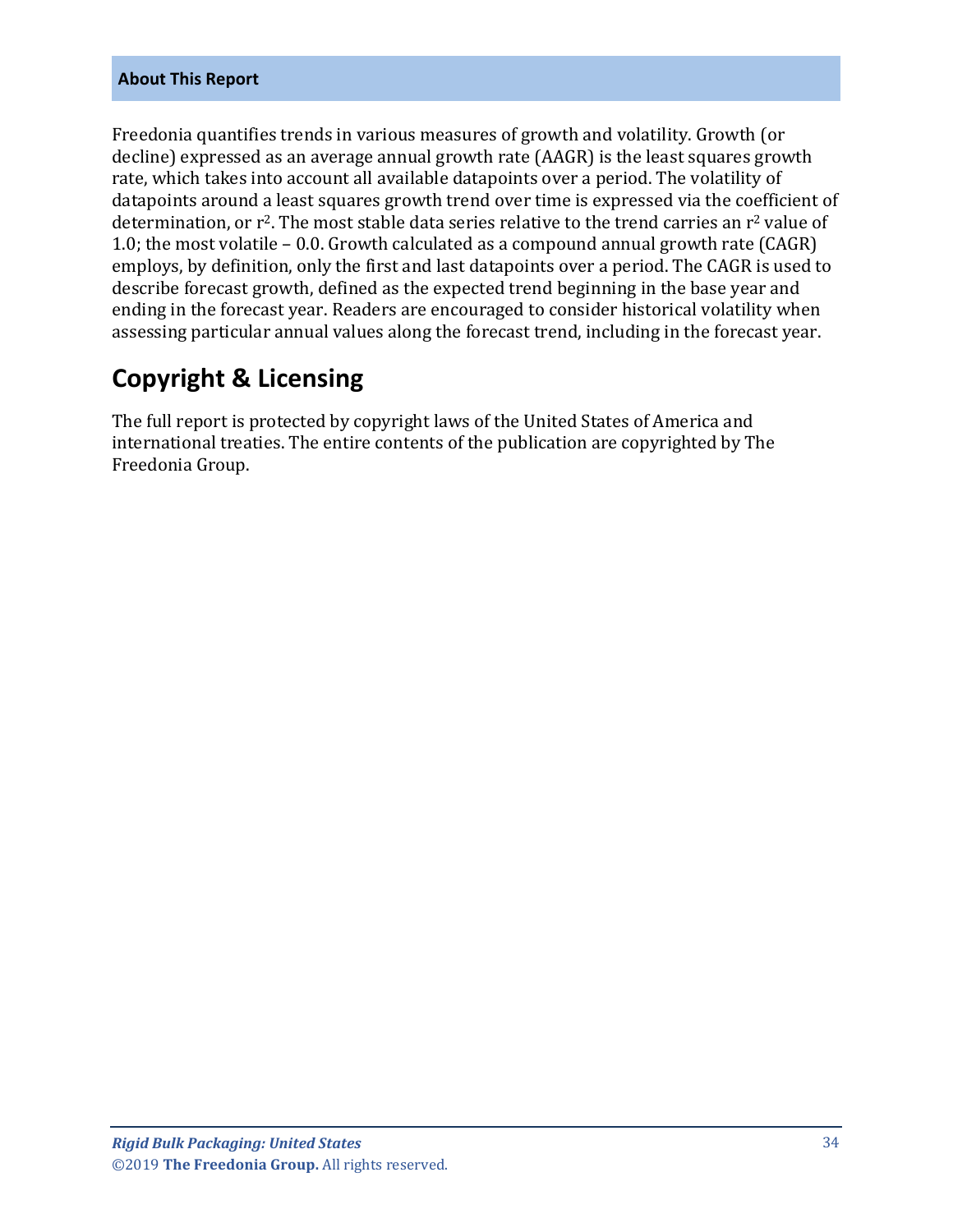#### <span id="page-6-0"></span>**Resources**

#### **The Freedonia Group**

 *[Rigid Bulk Packaging](http://www.freedoniagroup.com/DocumentDetails.aspx?ReferrerId=FL-FOCUS&studyid=3704)* **[Freedonia Industry Studies](http://www.freedoniagroup.com/Home.aspx?ReferrerId=FL-Focus)**  *[Agricultural Pesticides](http://www.freedoniagroup.com/DocumentDetails.aspx?ReferrerId=FL-FOCUS&studyid=3484) [Converted Flexible Packaging Market in the US](http://www.freedoniagroup.com/DocumentDetails.aspx?ReferrerId=FL-FOCUS&studyid=3522) [Corrugated & Paperboard Boxes](http://www.freedoniagroup.com/DocumentDetails.aspx?ReferrerId=FL-FOCUS&studyid=3686) [Global Bulk Packaging](http://www.freedoniagroup.com/DocumentDetails.aspx?ReferrerId=FL-FOCUS&studyid=3612) [Pharmaceutical Packaging](http://www.freedoniagroup.com/DocumentDetails.aspx?ReferrerId=FL-FOCUS&studyid=3523) [Produce Packaging Market in the US](http://www.freedoniagroup.com/DocumentDetails.aspx?ReferrerId=FL-FOCUS&studyid=3632) [Protective Packaging Market in the US](http://www.freedoniagroup.com/DocumentDetails.aspx?ReferrerId=FL-FOCUS&studyid=3544) Retail [-Ready Packaging](http://www.freedoniagroup.com/DocumentDetails.aspx?ReferrerId=FL-FOCUS&studyid=3713) World [Material Handling Equipment](http://www.freedoniagroup.com/DocumentDetails.aspx?ReferrerId=FL-FOCUS&studyid=3423) [World Wine Packaging](http://www.freedoniagroup.com/DocumentDetails.aspx?ReferrerId=FL-FOCUS&studyid=3406)* **[Freedonia Focus Reports](https://www.freedoniafocusreports.com/redirect.asp?progid=89534&url=/)**  *[Bulk Packaging: Canada](https://www.freedoniafocusreports.com/Bulk-Packaging-Canada-FA30052/?progid=89534)*

 *[Bulk Packaging: United States](https://www.freedoniafocusreports.com/Bulk-Packaging-United-States-FF30052/?progid=89534) [Global Bulk Packaging](https://www.freedoniafocusreports.com/Global-Bulk-Packaging-FW30052/?progid=89534)* **[Freedonia Custom Research](http://www.freedoniagroup.com/CustomResearch.aspx?ReferrerId=FL-Focus)**

#### **Trade Publications**

*Automotive Logistics Bulk Distributor Bulk Transporter Inbound Logistics The Journal of HAZMAT Transportation Material Handling & Logistics Modern Materials Handling Packaging Digest Packaging World Plastics News Plastics Technology*

#### **Agencies & Associations**

American Chemistry Council Fibre Box Association Industrial Packaging Alliance of North America Industrial Steel Drum Institute